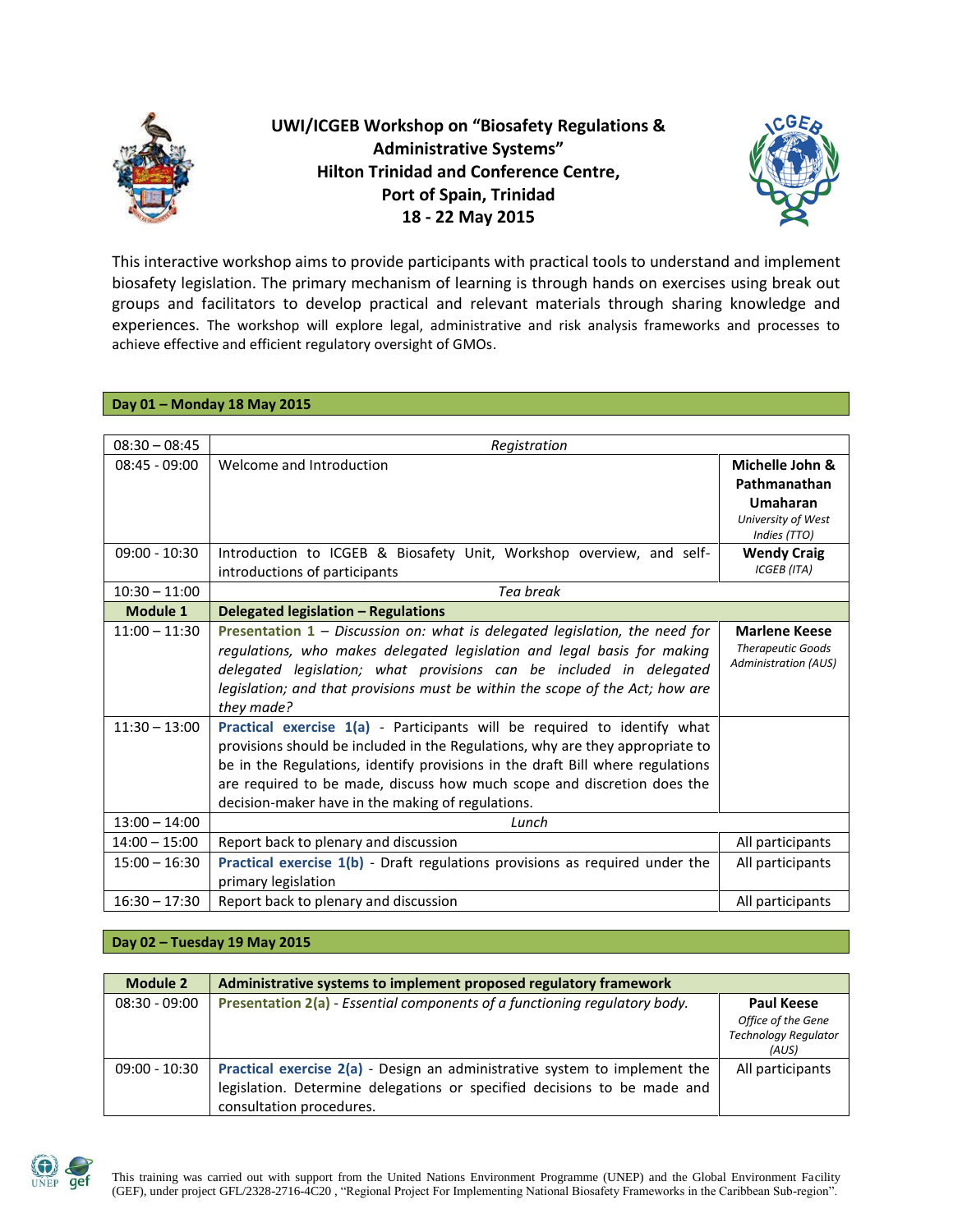| $10:30 - 11:00$ | Tea break                                                                       |                      |
|-----------------|---------------------------------------------------------------------------------|----------------------|
| $11:00 - 12:30$ | Report back to plenary and discussion                                           | All participants     |
| $12:30 - 13:00$ | <b>Presentation 2(b)</b> - Introduction to good decision-making                 | <b>Marlene Keese</b> |
| $13:00 - 14:00$ | Lunch                                                                           |                      |
| 14:00 - 16:00   | Practical exercise 2(b) - Develop a decision tree for approval of: a) importing | All participants     |
|                 | a GMO; b) a confined field trial of a GMO.                                      |                      |
| $16:00 - 17:00$ | Report back to plenary and general discussion                                   | All participants     |

## **Day 03 – Wednesday 20 May 2015**

| <b>Module 3</b> | Administrative arrangements to support good decision-making                       |                   |
|-----------------|-----------------------------------------------------------------------------------|-------------------|
| $08:30 - 09:00$ | <b>Presentation 3(a)</b> - Administrative processes for effective decision-making | <b>Paul Keese</b> |
|                 | including drafting of guidelines, policy documents and standard operating         |                   |
|                 | procedures                                                                        |                   |
| $09:00 - 10:30$ | Practical exercise 3(a) - Draft guidelines for transport, storage and             | All participants  |
|                 | disposal of a GMO.                                                                |                   |
| $10:30 - 11:00$ | Tea break                                                                         |                   |
| $11:00 - 12:30$ | Report back to plenary and discussion                                             | All participants  |
| $12:30 - 13:00$ | <b>Presentation 3(b)</b> - Essential administrative tools – forms, checklists     | <b>Paul Keese</b> |
| $13:00 - 14:00$ | Lunch                                                                             |                   |
| $14:00 - 16:00$ | Practical exercise 3(b) - develop a form for approval: a) to import a             | All participants  |
|                 | GMO; b) to carry out a confined field trial of a GMO.                             |                   |
| $16:00 - 17:00$ | Report back to plenary and general discussion                                     | All participants  |

## **Day 04 – Thursday 21 May 2015**

| Module 4        | <b>Introduction to risk analysis</b>                                                                                                                                                                                                                                                                                                                                                              |                      |
|-----------------|---------------------------------------------------------------------------------------------------------------------------------------------------------------------------------------------------------------------------------------------------------------------------------------------------------------------------------------------------------------------------------------------------|----------------------|
| $09:00 - 09:30$ | <b>Presentation 4(a)</b> – Risk analysis is commonly used in the decision-making<br>process. It provides a robust, evidence-based methodology for regulatory<br>decision-making. The basic elements include risk assessment, risk<br>management and risk communication. International approaches to risk<br>assessment include work done by the OECD and the Cartagena Protocol for<br>Biosafety. | <b>Paul Keese</b>    |
| $09:30 - 11:00$ | Practical exercise 4(a) - Develop risk assessment guidelines according to<br>Annex III of the Cartagena Protocol for Biosafety                                                                                                                                                                                                                                                                    | All participants     |
| $11:00 - 11:30$ | Tea hreak                                                                                                                                                                                                                                                                                                                                                                                         |                      |
| $11:30 - 12:30$ | Report back to plenary and general discussion                                                                                                                                                                                                                                                                                                                                                     | All participants     |
| $12:30 - 13:00$ | <b>Presentation 4(b)</b> – Imposing conditions on the approval/licence. Why are                                                                                                                                                                                                                                                                                                                   | <b>Paul Keese</b>    |
|                 | they important? What are the types of conditions can you impose? Do you                                                                                                                                                                                                                                                                                                                           |                      |
|                 | think conditions should be imposed at the time of approval or any time after                                                                                                                                                                                                                                                                                                                      |                      |
|                 | approval? How do you ensure that conditions achieve objectives, are clear,                                                                                                                                                                                                                                                                                                                        |                      |
|                 | lawful, understandable and capable of being complied with?                                                                                                                                                                                                                                                                                                                                        |                      |
| $13:00 - 14:00$ | Lunch                                                                                                                                                                                                                                                                                                                                                                                             |                      |
| $14:00 - 16:00$ | Practical exercise 4(b) - Draft approval conditions for: a) importing a                                                                                                                                                                                                                                                                                                                           | All participants     |
|                 | GMO; b) a confined field trial of a GMO.                                                                                                                                                                                                                                                                                                                                                          |                      |
| $16:00 - 17:00$ | Report back to plenary and general discussion                                                                                                                                                                                                                                                                                                                                                     | All participants     |
| <b>Module 5</b> | Monitoring, audit, investigations and enforcement process                                                                                                                                                                                                                                                                                                                                         |                      |
| $17:00 - 17:30$ | Presentation $5(a)$ – Monitoring, audit and investigation suitable for the<br>regulation of GMOs and dealings relating to GMOs                                                                                                                                                                                                                                                                    | <b>Marlene Keese</b> |